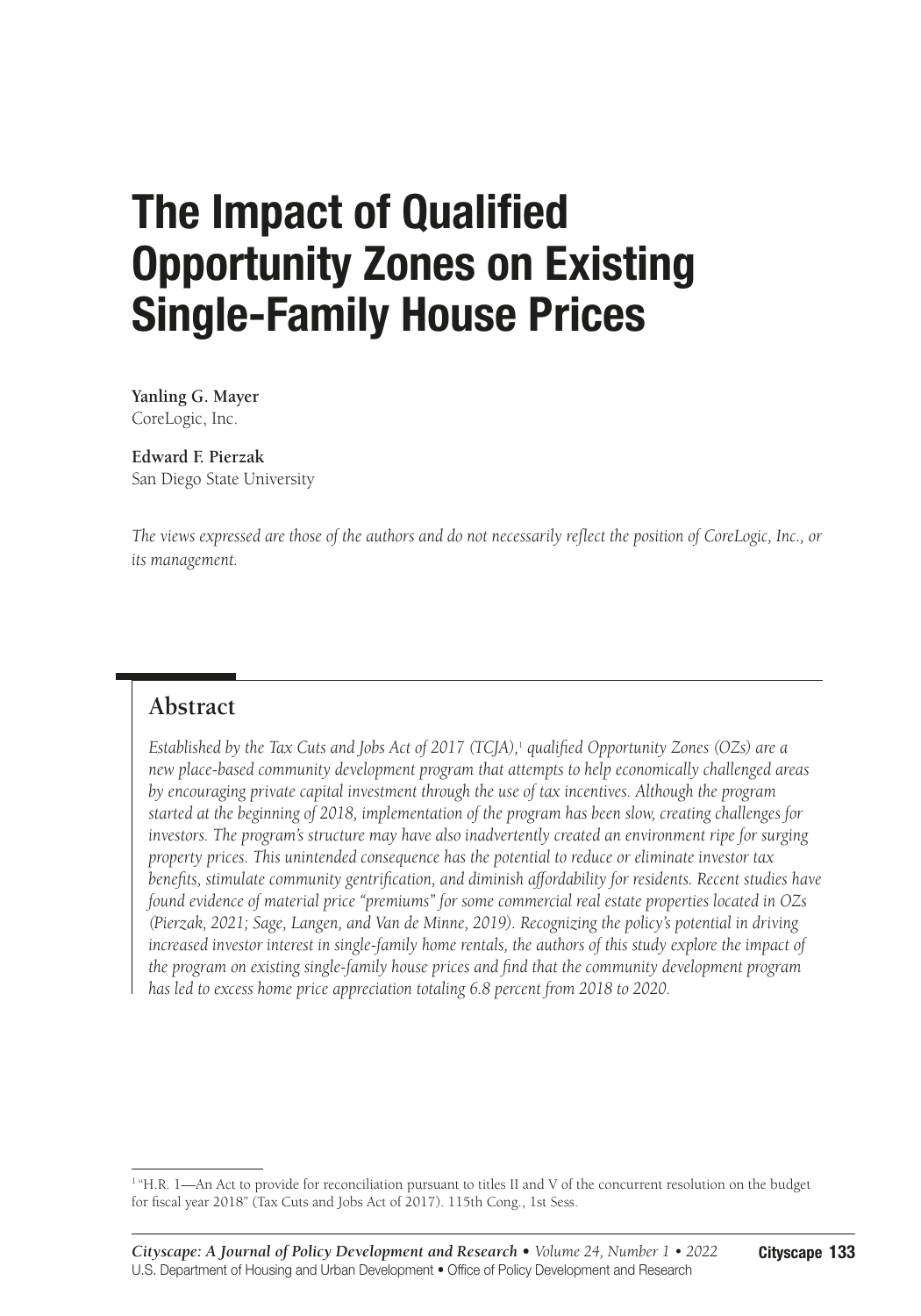## Demand, Supply, and Time Constraints

Taxable investors are naturally drawn to tax incentives. By meeting certain criteria, Opportunity Zone (OZ) investors can defer, reduce, or avoid capital gains taxes. The OZ program offers investment managers an ideal setting for funds with long investment lives and lucrative fee structures. Its required holding periods create "sticky" investor money, and the program offers higher risk-return investment opportunities—for example, heavy renovation, redevelopment, and development—while generating attractive fees. The program also does not have a cap on investment. Not surprisingly, OZs have garnered considerable interest from investors and investment managers. The potential demand for the program is substantial. The Economic Innovation Group estimated that U.S. households and corporations had in excess of \$6.1 trillion of unrealized capital gains as of the end of 2017 (Lettieri, 2018). The use of leverage can have a further multiplicative effect on this potential demand.

Although potential demand for this place-based community development program is sizable, the menu of investment opportunities, both in terms of geography and property stock, is more limited. Slightly more than 8,700, or only 12 percent of total, census tracts were designated as OZs. These tracts are generally low-income communities (LICs), meaning areas with poverty rates greater than 20 percent or incomes less than 80 percent of the area's median family income. These largely capitalstarved areas often have received few recent, large, or programmatic real estate investments.

With December 31, 2026, set as the last possible day to realize deferred capital gains, investors must acquire an OZ investment before the end of 2021 to meet the 5-year holding period criteria. To satisfy the 7-year holding period, investors had to acquire those investments by the end of 2019. As a result, the extra 5-percent step-up in basis benefit has now expired, and the full tax benefits of the OZ program are no longer available. These time constraints can create a sense of urgency to invest. To the extent that investors value each of the individual step-ups in basis tax benefits, a flurry of investment activity was likely to have occurred in the latter half of 2019; another, perhaps more significant, rush is anticipated in the latter half of 2021. An August 2020 progress report from the White House Council of Economic Advisors indicated that, as of the end of 2019, OZs had attracted \$75 billion in capital investment and created more than 500,000 new jobs.

# Impact on Single-Family Property Prices

With the potential for significant tax-induced demand, a limited menu of investment opportunities, and mandated time constraints that foster an urgency to invest, the OZ program may have inadvertently created an environment ripe for surging property prices. Recent studies that explored the impact of OZs on commercial real estate prices have found evidence of material price "premiums" for some properties located in OZs. An early study, using Real Capital Analytics data and a repeat sales methodology, found OZ price premiums ranging from 14 to 20 percent for development sites and redevelopment properties, such as apartment, office, industrial, and retail (Sage, Langen, and Van de Minne, 2019). Another study, using CoStar and Urban Institute data, focused on existing market-rate apartments and found OZ price premiums in excess of 20 percent for certain segments of the apartment pool (Pierzak, 2021).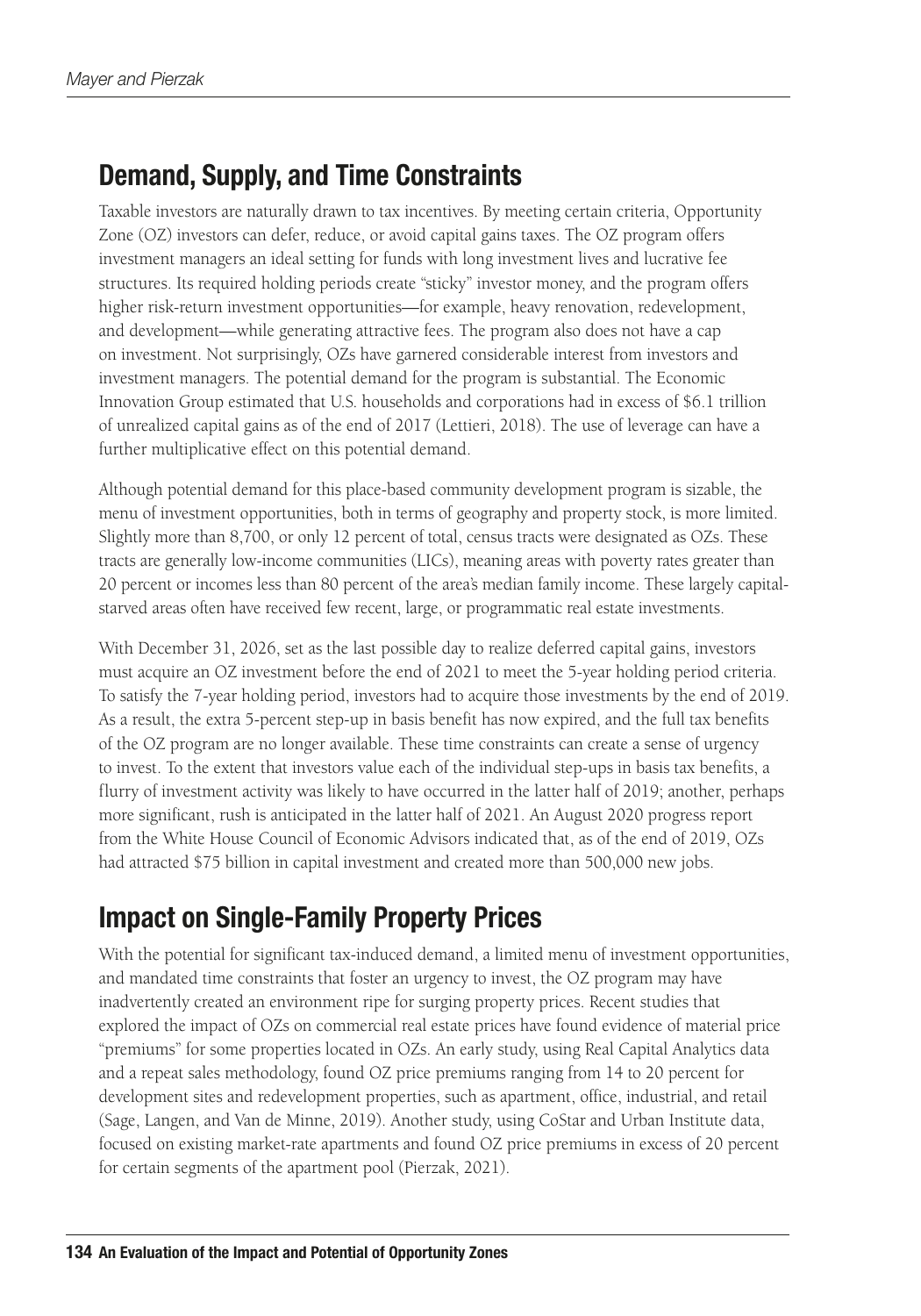By contrast, limited evidence exists on the impact of OZs on single-family property prices. A National Bureau of Economic Research working paper examined the early effect of qualified OZs on home prices using Federal Housing Finance Authority data (Chen, Glaeser, and Wessel, 2019). It found that OZs have had an insignificant impact on home prices.

This study explores the impact of OZs on existing single-family house prices under the expectation that the policy may similarly attract increased single-family home purchase and investment activity in OZs and place upward pressure on prices. OZ tax benefits apply to investors of single-family homes only if the properties are acquired for investment purposes and meet the OZ program's substantial improvement requirement.<sup>2</sup> Meanwhile, the attractions of community redevelopment and gentrification could also stimulate residential buying activities. This analysis is particularly timely given increased investor interest in single-family home rentals and the surge in home prices during the COVID-19 pandemic.

# Transaction Activity

This article explores the state of the single-family housing market in OZs from 2015 to 2020 using the CoreLogic, Inc. public record transaction data. The Urban Institute, a nonprofit economic and social policy research organization based in Washington, D.C., provided data on OZ tract designations. Using the binary variable OZ, the data were split into two groups: designated OZs (OZ=1, Policy Group) and OZ-eligible, non-designated census tracts (OZ=0, Control Group). According to the Urban Institute, 42,176 census tracts were eligible for OZ designation, and 8,762 tracts were designated as OZs (Theodos, Meixell, and Hedman, 2018). The 2010 Census defined a total of 74,134 census tracts in the United States and its territories. The examined timeframe, 2015 through 2020, was also broken down into two intervals: the pre-Tax Cuts and Jobs Act of 2017 (TCJA) (2015 through 2017) and post-TCJA (2018 through 2020) periods. Exhibit 1 displays annual existing single-family house transaction activity by dollar volumes and property counts in designated OZs (OZ=1) and OZ-eligible, non-designated census tracts (OZ=0) from 2015 through 2020. Although the OZ program was not available before 2018, the OZ=1 indicator was used in the pre-TCJA period to identify census tracts that were later to become OZs, allowing for comparisons before and after the legislation.

<sup>&</sup>lt;sup>2</sup> Acquisitions of existing properties must be "substantially improved" within 30 months of the acquisition to be eligible for OZ tax incentives; this window was suspended from April 1, 2020, through December 31, 2020, due to the pandemic. For example, if an existing single-family home is purchased for \$300,000, and values of \$200,000 and \$100,000 are allocated to the land and improvements, respectively, an investment in excess of \$100,000 would be necessary to meet the substantial improvement requirement.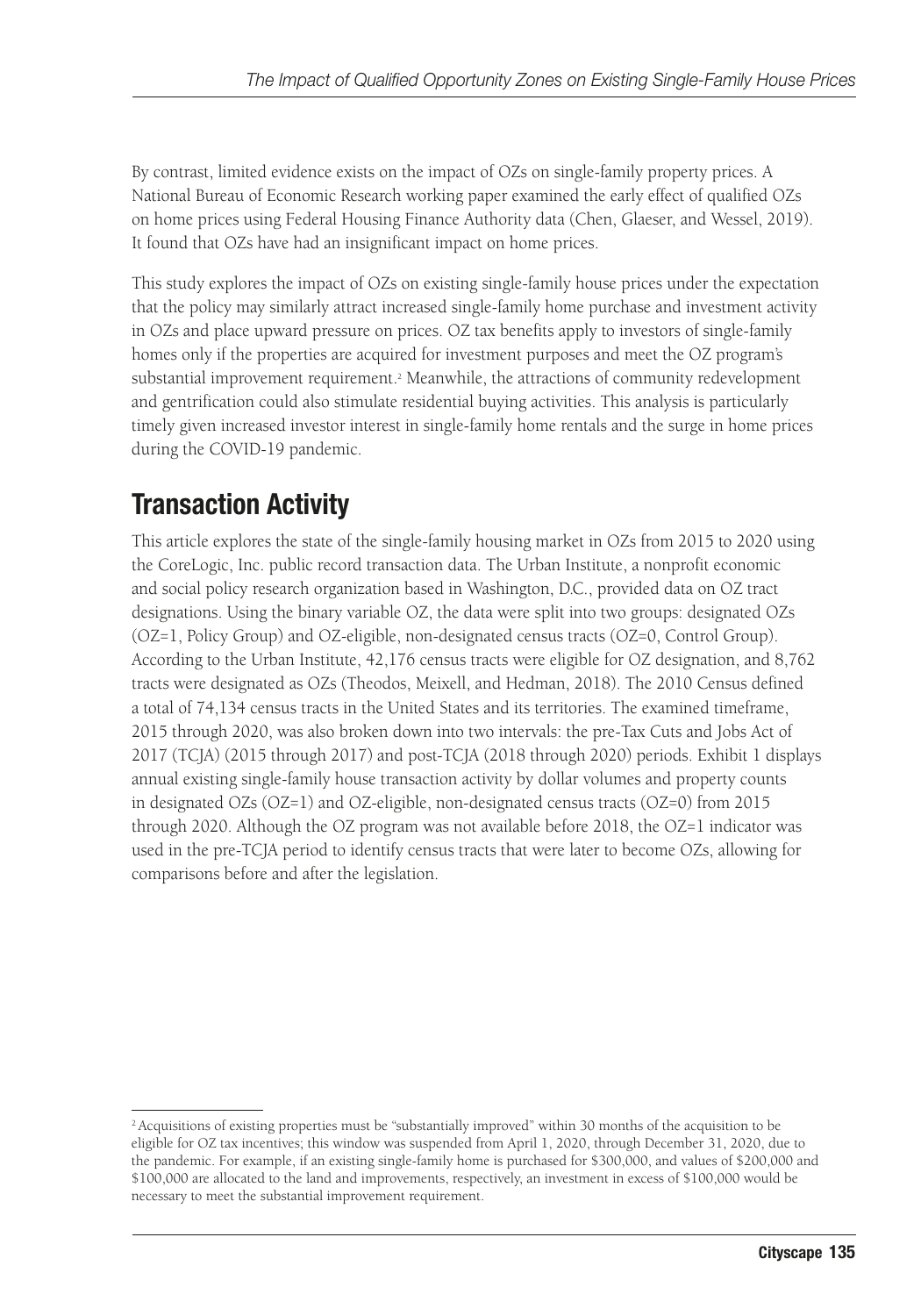| Opportunity Zone-Eligible, Non-Designated Census Tracts (OZ=0), 2015–2020 |                                                          |       |                     |       |                                                          |         |                                |         |
|---------------------------------------------------------------------------|----------------------------------------------------------|-------|---------------------|-------|----------------------------------------------------------|---------|--------------------------------|---------|
| <b>Period</b>                                                             | <b>Transaction Dollar Volume &amp; Percentage Change</b> |       |                     |       | <b>Transaction Property Count</b><br>& Percentage Change |         |                                |         |
|                                                                           | <b>OZ=1, Policy Group</b>                                |       | OZ=0, Control Group |       | $OZ=1$ ,<br><b>Policy Group</b>                          |         | $OZ=0$<br><b>Control Group</b> |         |
| 2015                                                                      | \$46,643,744,318                                         |       | \$315,483,981,358   |       | 283,134                                                  |         | 1,688,606                      |         |
| 2016                                                                      | \$54,208,366,650                                         | 16.2% | \$357,242,840,396   | 13.2% | 308,096                                                  | 8.8%    | 1,812,636                      | 7.3%    |
| 2017                                                                      | \$61,322,405,957                                         | 13.1% | \$397,475,317,804   | 11.3% | 323,722                                                  | 5.1%    | 1,890,972                      | 4.3%    |
| 2018                                                                      | \$66,592,061,874                                         | 8.6%  | \$425,398,826,496   | 7.0%  | 337,961                                                  | 4.4%    | 1,925,365                      | 1.8%    |
| 2019                                                                      | \$72,575,396,066                                         | 9.0%  | \$455,455,670,623   | 7.1%  | 349,185                                                  | 3.3%    | 1,975,464                      | 2.6%    |
| 2020                                                                      | \$75,308,831,750                                         | 3.8%  | \$480,669,087,360   | 5.5%  | 330,333                                                  | $-5.4%$ | 1,908,354                      | $-3.4%$ |
| Pre-TCJA<br>$(2015 - 2017)$<br>Total                                      | \$162,174,516,924                                        |       | \$1,070,202,139,557 |       | 914,952                                                  |         | 5,392,214                      |         |
| Post-TCJA<br>$(2018 - 2020)$<br>Total                                     | \$214,476,289,691                                        | 32.3% | \$1,361,523,584,479 | 27.2% | 1,017,479                                                | 11.2%   | 5,809,183                      | 7.7%    |

Annual Existing Single-Family Home Transactions in Designated Opportunity Zones (OZ=1) and Opportunity Zone-Eligible, Non-Designated Census Tracts (OZ=0), 2015–2020

*OZ = Opportunity Zone. TCJA = Tax Cuts and Jobs Act of 2017.*

*Sources: CoreLogic, Inc., as of April 2021; authors' calculations*

Transaction dollar volumes for both the policy and control groups increased annually over the examined timeframe, with OZs generally exhibiting greater percentage gains. An interesting finding was that annual percentage gains for both groups were higher in the pre-TCJA period, suggesting a broad trend of increasing prices—albeit at a decreasing rate—from 2015 through 2020. Transaction property counts for both groups also increased on an annual basis through 2019. In 2020, both property count tallies dropped—likely because of the COVID-19 pandemic. In both the pre- and post-TCJA periods, designated OZ transactions accounted for approximately 13 and 15 percent of total transaction dollar volume and property count, respectively. The annual dollar volume and property count data indicate healthy transaction activity in both examined groups during both periods. These single-family housing markets apparently have not suffered from a lack of buyer interest or capital. Examining the annual dollar volume and property count percentage changes, the authors found that the data also showed that both groups followed similar year-over-year trends, suggesting that the implementation of the program did not result in material, non-trend increases in transaction activity for existing single-family homes in Opportunity Zones. Exhibit 2 displays quarterly existing single-family transaction dollar volume for designated OZs (OZ=1) from 2015 through 2020.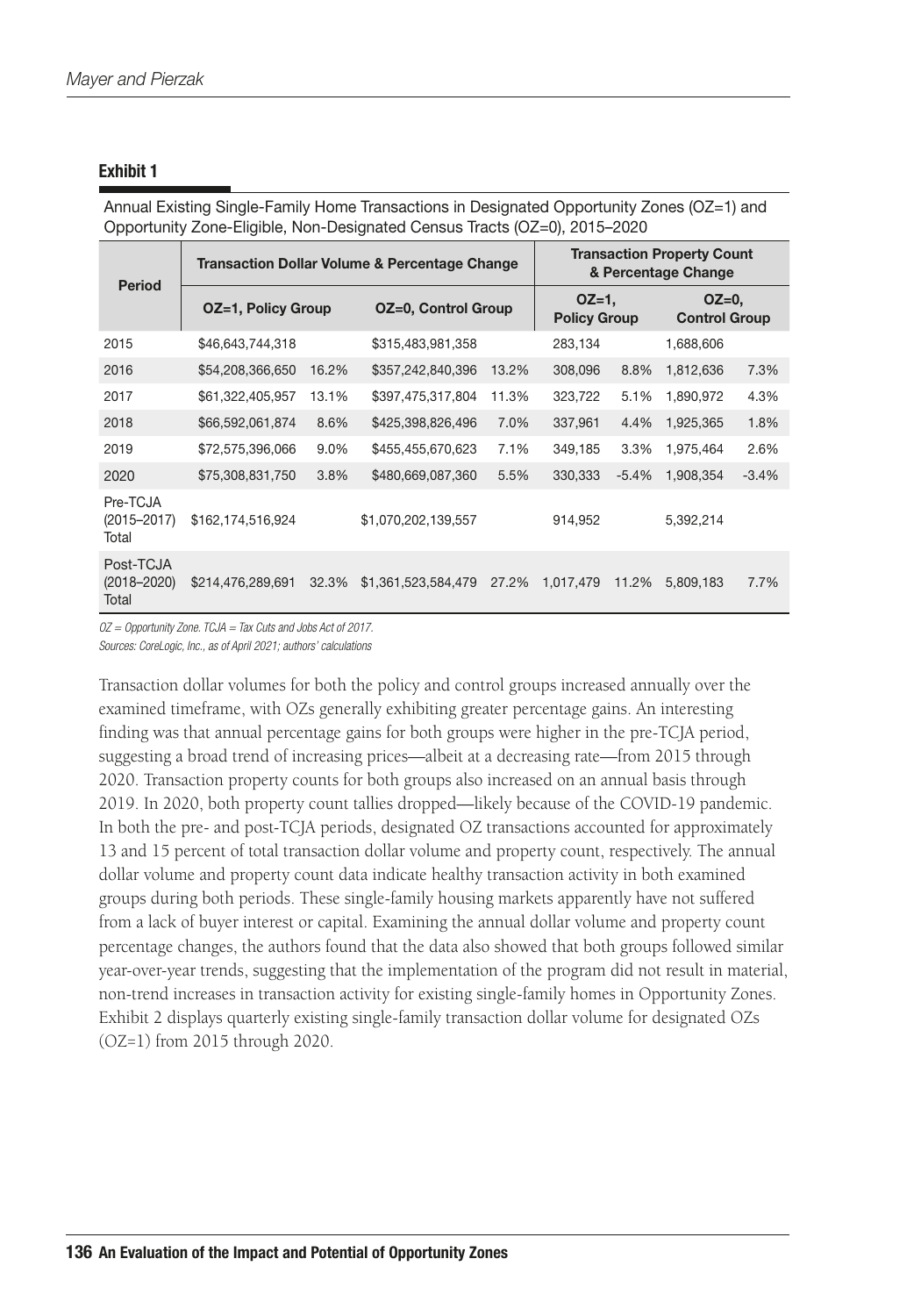### 25 20 Transaction Volume (\$ Billions) 15  $10$ 5  $\overline{0}$ ७, ५०, ५०, ५०<br>0, ०,०, ५०, ५० 10,0,0,0,0,0 1070707107 10,0,9,8,9 10,20,30,20,9 <u>රු</u>රුද්දැරු Ò,

#### Exhibit 2

Quarterly Existing Single-Family Home Transaction Volume in Designated Opportunity Zones (OZ=1), 2015–2020

The quarterly data highlight annual trends and seasonality. Annual transaction dollar volume increases were evident from 2015 through 2020. Quarterly trends showed that the second and third quarters of each year typically accounted for the majority of annual transaction activity, with 2020 a notable exception. The muted dollar volume in Quarter 2 of 2020 was likely related to the start of the pandemic-related stay-at-home orders. A flurry of investment activity was anticipated in the latter half of 2019 due to the approaching expiration of the additional 5-percent step-up in basis benefit, but no such rush was evident in the quarterly data. This lack of elevated activity may have been due to the uncertainty surrounding the OZ program's regulations and its slow implementation in 2018 and 2019. It may also reflect a limited investment focus of the examined single-family housing markets.

Exhibit 3 lists existing single-family home transaction dollar volumes and property counts, as well as average sales prices, by state (and Washington, D.C.; hereafter, D.C.) for designated OZs (OZ=1) and OZ-eligible, non-designated census tracts (OZ=0) from 2018 through 2020.

*OZ = Opportunity Zone. 1Q15 = Quarter 1 2015 (and so on). Sources: CoreLogic, Inc., as of April 2021; authors' calculations*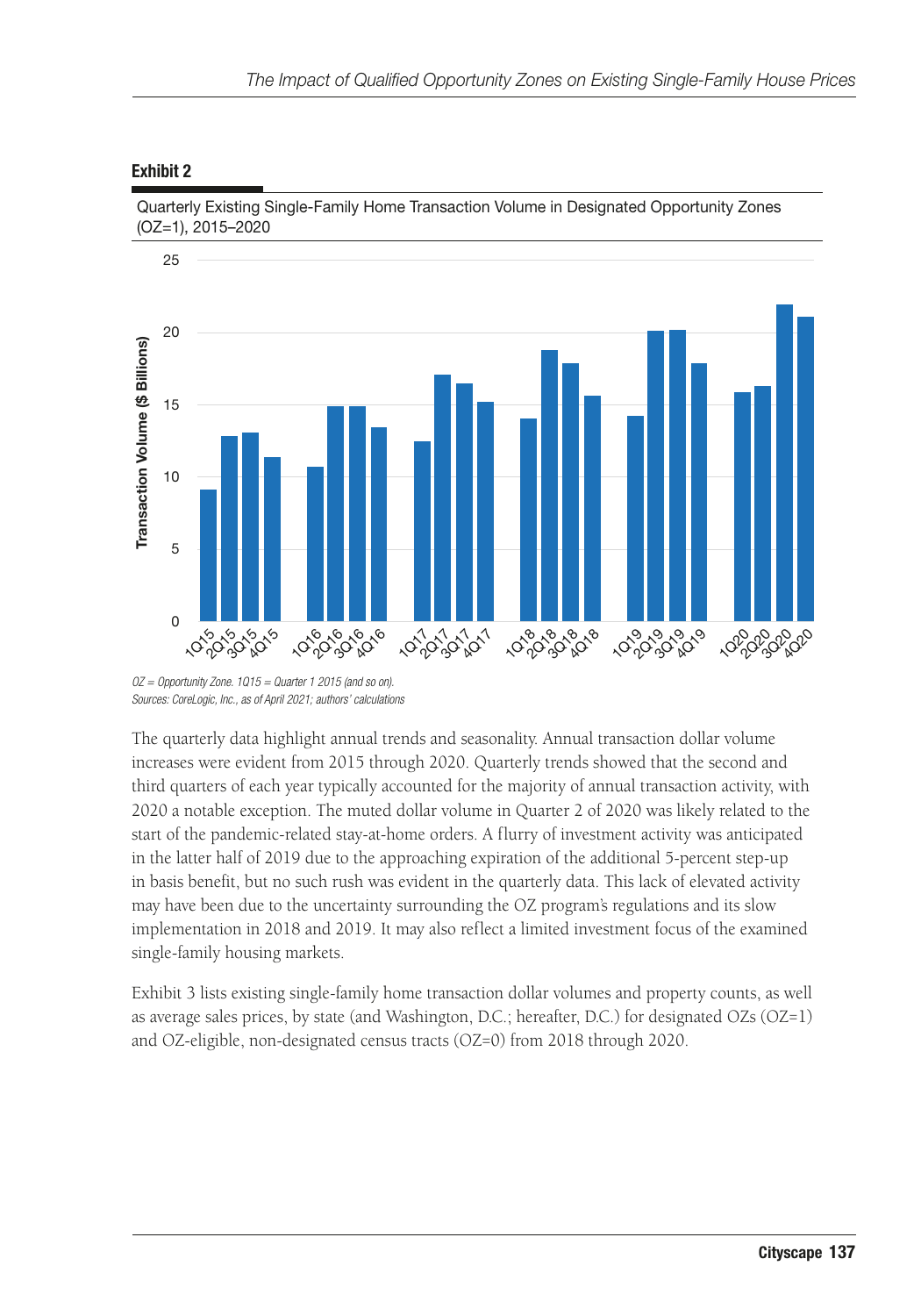Existing Single-Family Home Transactions by State (and D.C.), 2018–2020 (1 of 2) **State** Transaction Volume (\$ billions) Average Transaction Sales Price **Transaction Count** OZ=1 OZ=0 OZ=1 OZ=0 OZ=1 OZ=0 CA \$36.618 \$226.563 \$359,657 \$444,743 101,814 509,424 FL \$14.867 \$125.355 \$174,588 \$205,666 85,154 609,509 TX \$13.681 \$77.925 \$188,052 \$212,361 72,751 366,946 NY \$10.449 \$54.281 \$336,955 \$307,596 31,009 176,468 AZ \$9.400 \$54.648 \$232,111 \$236,336 40,497 231,231 CO \$9.159 \$52.113 \$301,957 \$345,655 30,331 150,767 WA \$8.224 \$53.648 \$306,801 \$337,947 26,806 158,746 NC \$8.192 \$56.671 \$181,405 \$211,176 45,161 268,359 VA \$6.692 \$36.769 \$204,916 \$230,152 32,657 159,758 MA \$6.501 \$32.522 \$339,451 \$396,746 19,152 81,972 TN \$5.842 \$35.091 \$175,005 \$185,829 33,384 188,834 NJ \$5.778 \$28.348 \$258,596 \$253,410 22,343 111,866 OR \$5.540 \$33.598 \$299,549 \$311,827 18,495 107,746 MD \$5.353 \$26.200 \$213,222 \$242,405 25,103 108,082 GA \$4.592 \$61.725 \$149,300 \$202,363 30,756 305,022 PA \$4.482 \$28.774 \$145,284 \$162,067 30,853 177,546 MI \$4.093 \$22.694 \$118,783 \$132,793 34,456 170,900 MN \$4.001 \$23.500 \$172,015 \$203,377 23,259 115,550 OH \$3.876 \$23.526 \$125,106 \$129,513 30,984 181,646 IN \$3.263 \$15.747 \$128,102 \$123,119 25,469 127,902 AL \$3.178 \$15.106 \$150,981 \$157,083 21,050 96,166 SC \$3.116 \$27.868 \$169,598 \$213,577 18,370 130,482 UT \$2.982 \$19.530 \$276,349 \$301,154 10,791 64,849 IL \$2.725 \$26.015 \$122,768 \$171,109 22,193 152,038 WI \$2.478 \$16.752 \$143,971 \$158,604 17,210 105,621 MO \$2.412 \$16.864 \$125,993 \$154,985 19,145 108,811 NV \$2.412 \$17.630 \$216,250 \$240,713 11,153 73,239 LA \$2.106 \$13.144 \$169,620 \$180,074 12,415 72,990 KY \$1.856 \$12.989 \$121,797 \$137,584 15,237 94,408 OK \$1.688 \$9.894 \$138,769 \$142,139 12,164 69,608 NM \$1.668 \$7.281 \$232,889 \$206,019 7,162 35,340 AR \$1.446 \$10.895 \$122,880 \$143,354 11,766 76,001 HI \$1.443 \$12.806 \$525,009 \$591,174 2,748 21,662 ID \$1.436 \$14.424 \$231,310 \$263,540 6,210 54,732 NH \$1.325 \$7.384 \$213,369 \$248,720 6,210 29,686 CT \$1.236 \$8.222 \$197,874 \$209,871 6,248 39,175 IA \$1.102 \$9.474 \$108,633 \$142,440 10,146 66,512 RI \$1.065 \$3.502 \$277,963 \$291,609 3,831 12,008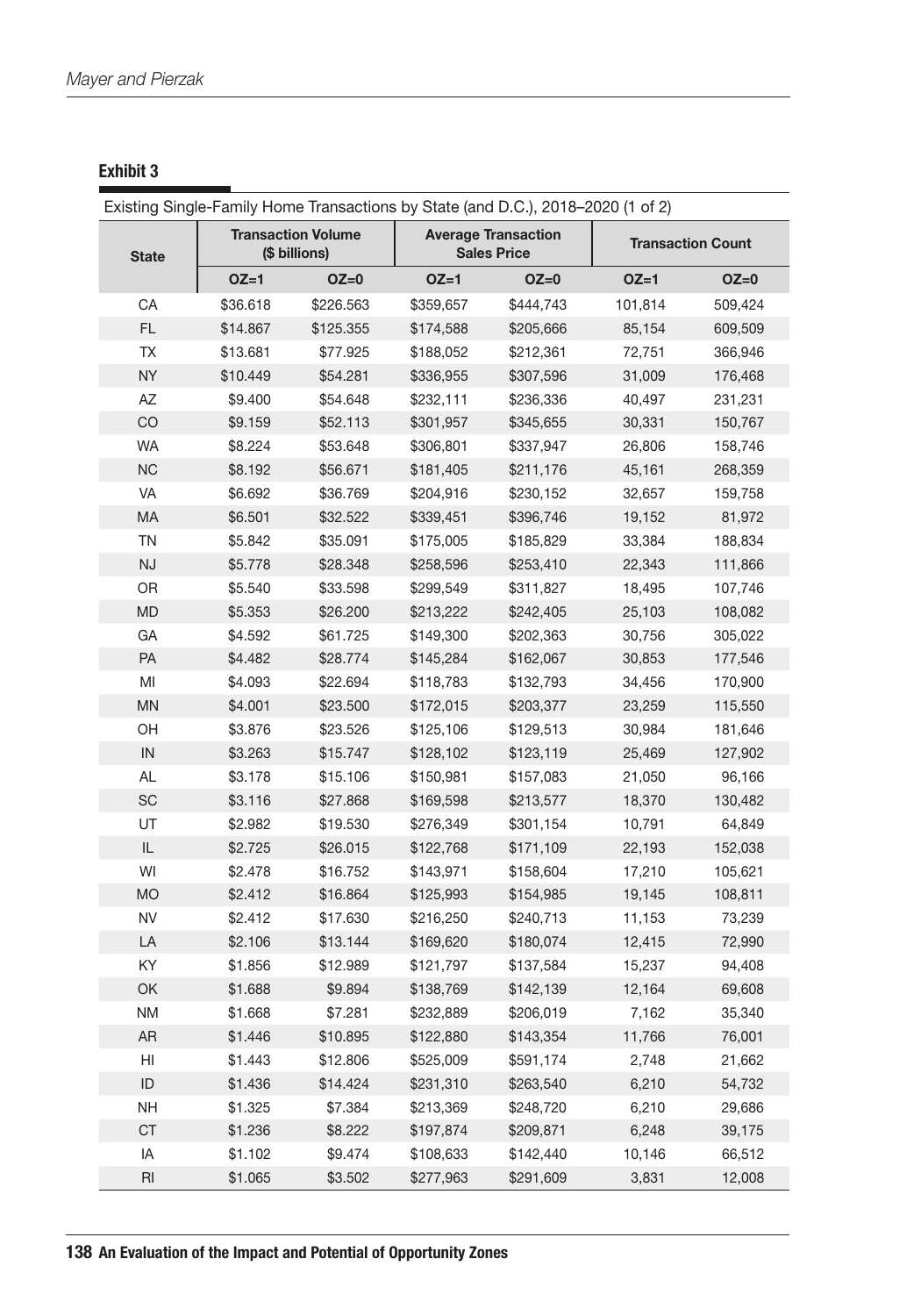| Existing Single-Family Home Transactions by State (and D.C.), 2018–2020 (2 of 2) |                                            |             |           |                                                  |                          |           |  |
|----------------------------------------------------------------------------------|--------------------------------------------|-------------|-----------|--------------------------------------------------|--------------------------|-----------|--|
| <b>State</b>                                                                     | <b>Transaction Volume</b><br>(\$ billions) |             |           | <b>Average Transaction</b><br><b>Sales Price</b> | <b>Transaction Count</b> |           |  |
|                                                                                  | $OZ=1$                                     | $OZ=0$      | $OZ=1$    | $OZ=0$                                           | $OZ=1$                   | $OZ=0$    |  |
| DC                                                                               | \$1.054                                    | \$8.047     | \$407,140 | \$623,961                                        | 2,588                    | 12,896    |  |
| <b>WY</b>                                                                        | \$0.932                                    | \$0.893     | \$233,809 | \$229,882                                        | 3,986                    | 3,884     |  |
| <b>MS</b>                                                                        | \$0.859                                    | \$2.219     | \$179,691 | \$152,171                                        | 4,779                    | 14,585    |  |
| VT                                                                               | \$0.782                                    | \$2.610     | \$173,466 | \$197,491                                        | 4,509                    | 13,218    |  |
| <b>WV</b>                                                                        | \$0.741                                    | \$3.584     | \$151,481 | \$148,436                                        | 4,889                    | 24,145    |  |
| MT                                                                               | \$0.708                                    | \$5.882     | \$245,579 | \$289,054                                        | 2,882                    | 20,350    |  |
| <b>NE</b>                                                                        | \$0.659                                    | \$4.884     | \$140,836 | \$140,208                                        | 4,677                    | 34,835    |  |
| <b>DE</b>                                                                        | \$0.542                                    | \$4.282     | \$164,337 | \$207,436                                        | 3,297                    | 20,641    |  |
| ME                                                                               | \$0.516                                    | \$3.544     | \$195,317 | \$225,036                                        | 2,640                    | 15,750    |  |
| KS                                                                               | \$0.513                                    | \$3.446     | \$144,448 | \$146,350                                        | 3,551                    | 23,547    |  |
| <b>ND</b>                                                                        | \$0.343                                    | \$1.003     | \$146,626 | \$168,849                                        | 2,342                    | 5,938     |  |
| <b>SD</b>                                                                        | \$0.287                                    | \$0.520     | \$163,341 | \$151,834                                        | 1,757                    | 3,428     |  |
| AK                                                                               | \$0.267                                    | \$1.133     | \$242,523 | \$259,556                                        | 1,099                    | 4,364     |  |
| <b>Total</b>                                                                     | \$214.476                                  | \$1,361.524 | \$210,792 | \$234,374                                        | 1,017,479                | 5,809,183 |  |

*OZ = Opportunity Zone.*

*Sources: CoreLogic, Inc., as of April 2021; authors' calculations*

A review of the table indicates healthy OZ single-family transaction activity across all states and D.C. from 2018 through 2020. It was highest in California, exceeding \$36 billion, and lowest in Alaska, at \$267 million. A limited number of states accounted for the majority of OZ single-family transaction volume. Four states—California, Florida, Texas, and New York—had 3-year dollar volumes in excess of \$10 billion, accounting for 35.3 percent of the total. Ten states—Arizona, Colorado, Washington, North Carolina, Virginia, Massachusetts, Tennessee, New Jersey, Oregon, and Maryland—had dollar volumes between \$5 billion and \$10 billion; these states collectively accounted for more than \$70 billion in transactions, or an additional 33.0 percent of the total. Just 14 states accounted for more than two-thirds of OZ single-family transaction dollar volume from 2018 through 2020.

The average transaction sales price highlights the price points for homes in OZs and their nondesignated counterparts across the United States. OZs in Hawaii and Iowa had the highest and lowest average sales prices, at \$525,009 and \$108,633, respectively. Average sales prices exceeded \$300,000 in just six states and D.C.; they were below \$200,000 in 30 states and below \$150,000 in 15 states. An interesting finding was that average OZ sales prices exceeded those in OZeligible, non-designated census tracts in nine states: New York, New Jersey, Indiana, New Mexico, Wyoming, Mississippi, West Virginia, Nebraska, and South Dakota.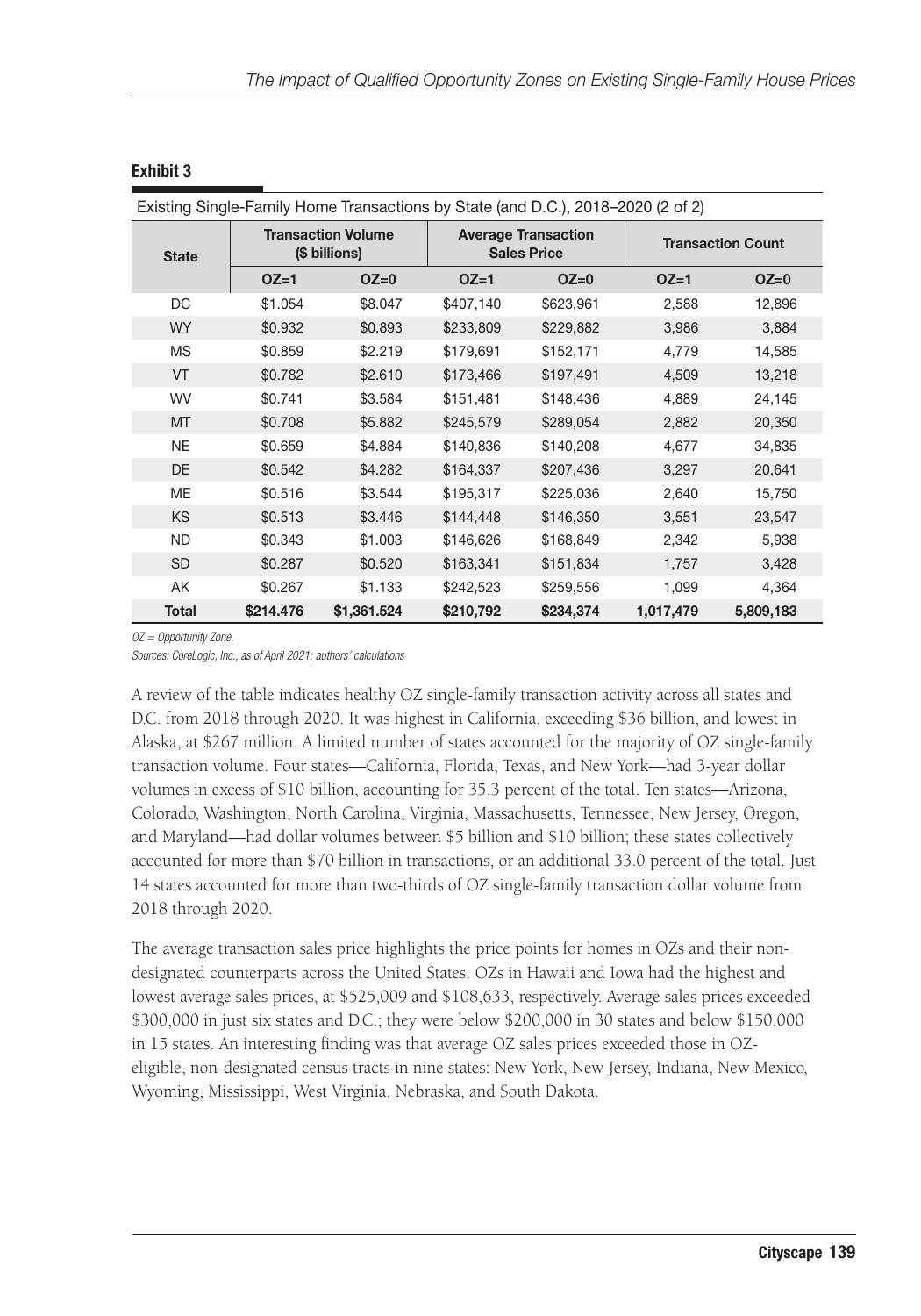### Repeat Sales Home Price Indices

Using a weighted repeat sales methodology, the authors used CoreLogic, Inc. transaction data to construct the following home price indices (HPIs): designated OZs (HPI [OZ=1]); OZ-eligible, non-designated census tracts (HPI [OZ=0]); U.S. low price (HPI [U.S., Low Price]); U.S. all price (HPI [U.S., All Price]); and U.S. high price (HPI [U.S., High Price]). The national low and high price tiers included transactions that were less than 75 percent and greater than 125 percent of median area home prices, respectively. Exhibit 4 displays cumulative 3-year home price gains for the five HPIs in the pre- and post-TCJA periods.

### Exhibit 4



*HPI = home price index. OZ = Opportunity Zone. TCJA = Tax Cuts and Jobs Act of 2017. Sources: CoreLogic, Inc., as of April 2021; authors' calculations*

The chart reveals an HPI pecking order among the examined markets, in which the lowest priced segments of the single-family market experienced the largest home price gains; this hierarchy continued in both timeframes. Designated OZs, the segment with the lowest average sales price, experienced the largest 3-year cumulative home price gains; they were 32.8 percent and 35.5 percent in the pre- and post-TCJA periods, respectively. OZ-eligible, non-designated census tracts had the next best performance, followed, in sequence, by the national low price, all price, and high price tiers. Cumulative gains across all HPIs in the post-TCJA period were also larger than their respective gains in the pre-TCJA period, but this outperformance was primarily driven by the surge in home prices across all examined segments in 2020. With these substantial home price gains, the single-family home market has not lacked buyer interest or capital, especially at the lower end of the market.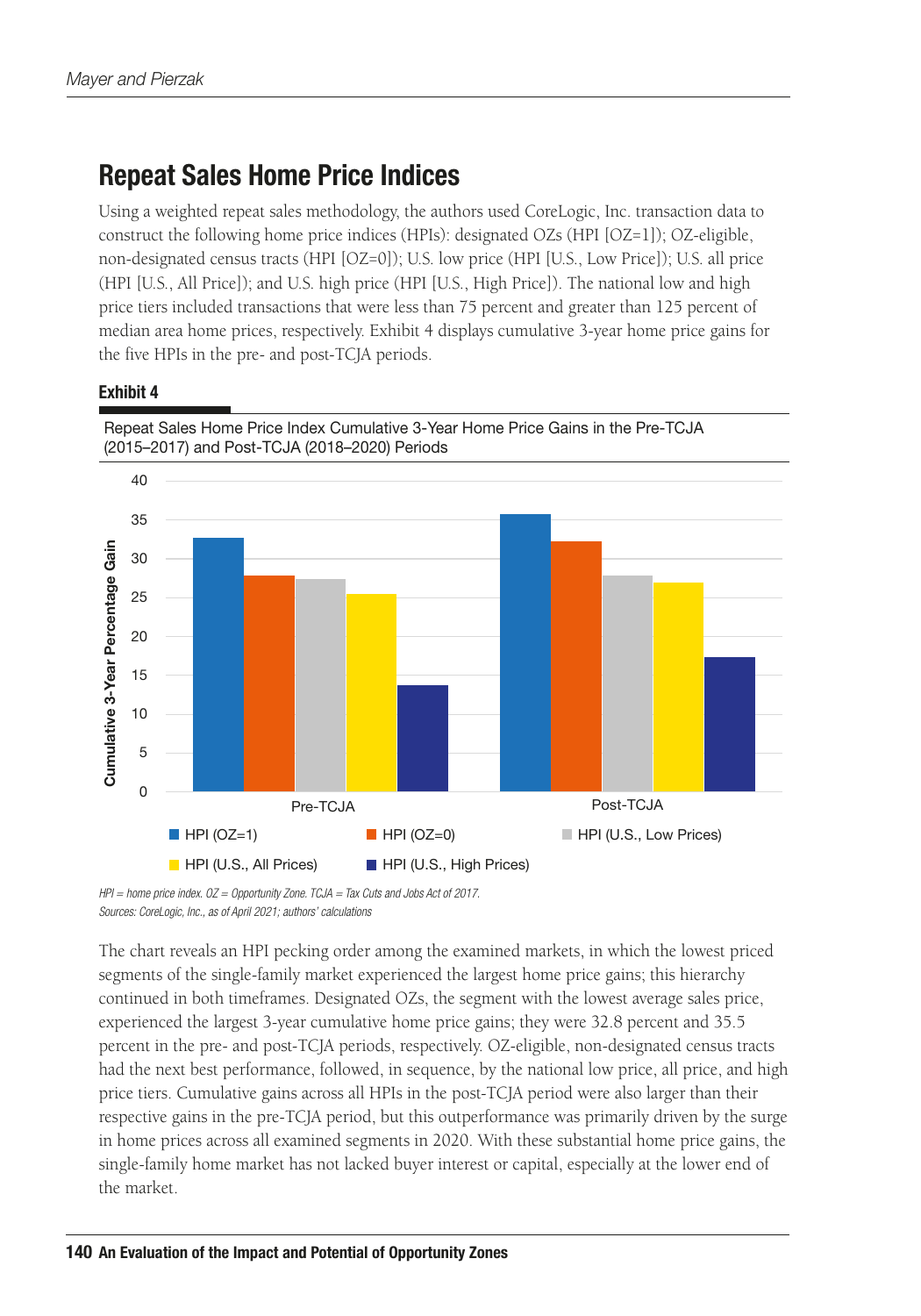The spread in cumulative 3-year home price gains between OZs and their OZ-eligible, nondesignated counterparts was positive in both timeframes. The spread in the post-TCJA period (3.4 percent) was lower than that of the pre-TCJA period (4.8 percent). The existence of a positive spread before and after the legislation suggests that it did not affect the existing single-family home market in OZs. Although no impact was evident, the implementation of the policy has the potential to add more fuel to already thriving for-sale housing markets in Opportunity Zones.

# Data

Urban Institute and CoreLogic, Inc. data were used to explore the impact of OZ designation on existing single-family home prices. The Urban Institute data focused on census tract characteristics and included the following variables:

| TractPop            | is the census tract's population.                                     |
|---------------------|-----------------------------------------------------------------------|
| TractMedHHInc       | is the median household income within the census tract.               |
| TractLIC            | is a dummy variable that equals 1 if the census tract is a low-       |
|                     | income community (LIC).                                               |
| <b>TractGentrif</b> | is a dummy variable that equals 1 if the census tract experienced     |
|                     | significant socioeconomic change from 2000 through 2016. <sup>3</sup> |
| TractBAorHigher     | is the census tract's proportion of adults older than age 25 who      |
|                     | have a bachelor's degree or higher.                                   |
| TractOwnerOccup     | is the homeownership rate within the census tract.                    |
| TractMedRent        | is the census tract's median monthly apartment rent.                  |
| TractVacRate        | is the apartment vacancy rate within the census tract.                |

The CoreLogic, Inc. data captured market, property, and transaction characteristics. It included the following variables:

| MarketHPI      | is the property's MSA-level, year-over-year HPI growth. <sup>4</sup> |  |  |  |  |
|----------------|----------------------------------------------------------------------|--|--|--|--|
| PropSP         | is the property's sale price.                                        |  |  |  |  |
| PropGLA        | is the gross living area of the property.                            |  |  |  |  |
| PropLotArea    | is the lot area of the property.                                     |  |  |  |  |
| PropBed        | is the property's number of bedrooms.                                |  |  |  |  |
| PropBathFull   | is the number of full baths in the property.                         |  |  |  |  |
| PropAge        | is the property's age.                                               |  |  |  |  |
| PropYrSale2015 | is a dummy variable that equals 1 if the property sold in 2015.      |  |  |  |  |
| PropYrSale2016 | is a dummy variable that equals 1 if the property sold in 2016.      |  |  |  |  |
| PropYrSale2017 | is a dummy variable that equals 1 if the property sold in 2017.      |  |  |  |  |
| PropYrSale2018 | is a dummy variable that equals 1 if the property sold in 2018.      |  |  |  |  |
| PropYrSale2019 | is a dummy variable that equals 1 if the property sold in 2019.      |  |  |  |  |
| PropYrSale2020 | is a dummy variable that equals 1 if the property sold in 2020.      |  |  |  |  |

<sup>&</sup>lt;sup>3</sup>The Urban Institute developed this variable of socioeconomic change. Its calculation includes changes in educational attainment, median family income, share of non-Hispanic whites, and housing burden from 2000 to 2016.

<sup>4</sup> If a property was not located in a given metropolitan statistical area (MSA), state-level HPI growth was used instead.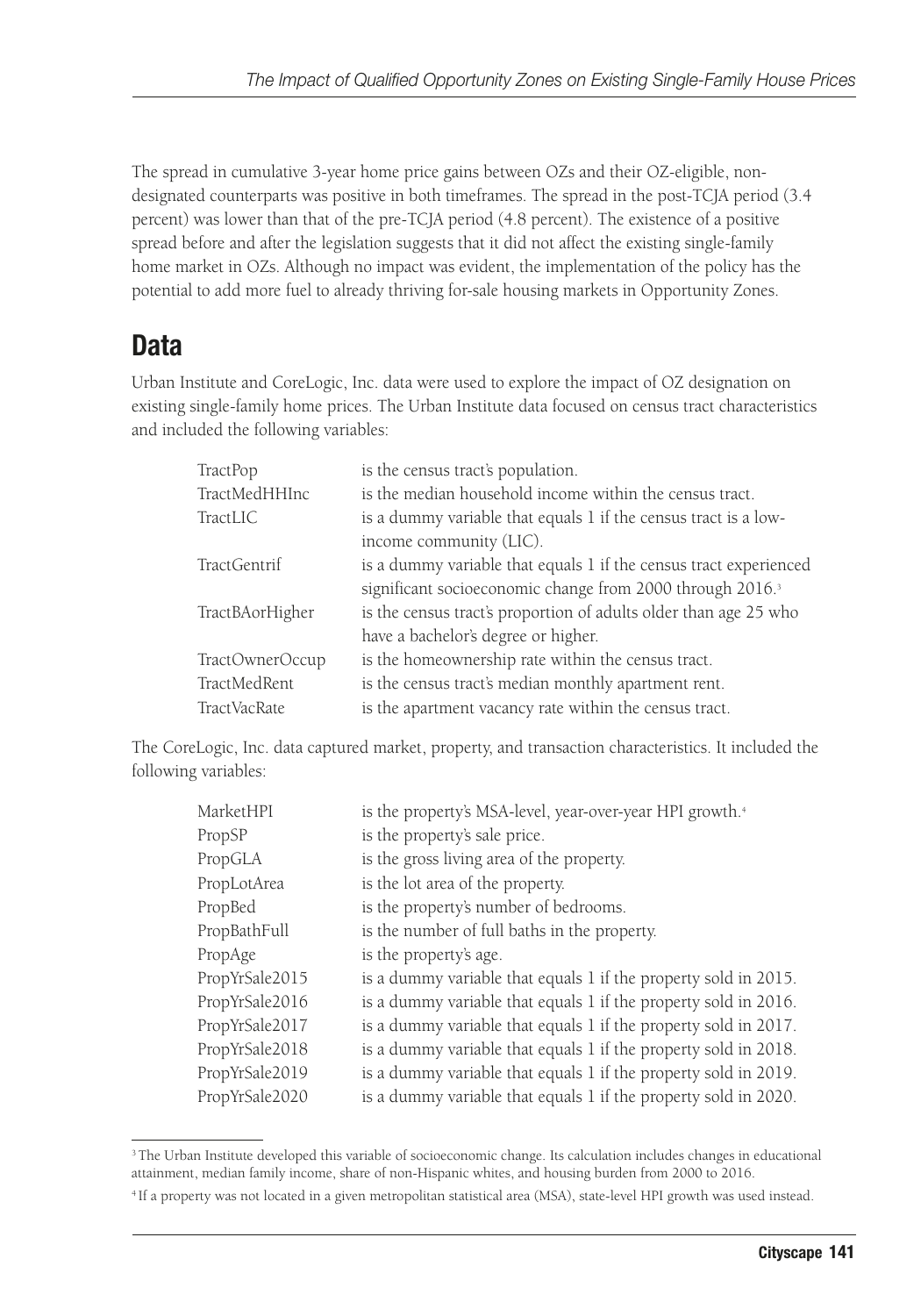After filtering for missing variables and outliers, the final data sample included 7,108,824 observations covering 50 states, excluding Arizona.5 Exhibit 5 lists market, census tract, property, and transaction-related variables for existing single-family home sales and provides their descriptive statistics for designated OZs (OZ=1) and OZ-eligible, non-designated census tracts (OZ=0) in the pre- and post-TCJA periods.

### Exhibit 5

| Descriptive Statistics (1 of 2) |            |                      |                       |             |  |  |  |
|---------------------------------|------------|----------------------|-----------------------|-------------|--|--|--|
|                                 |            | Pre-TCJA (2015-2017) | Post-TCJA (2018-2020) |             |  |  |  |
| <b>Variable</b>                 | $OZ=1$     | $OZ=0$               | $OZ=1$                | $OZ=0$      |  |  |  |
|                                 | n=460,326  | n=2,954,726          | n=511,312             | n=3,182,460 |  |  |  |
|                                 | Mean (SD)  | Mean (SD)            | Mean (SD)             | Mean (SD)   |  |  |  |
| <b>TractPop</b>                 | 5.047      | 5,421                | 4,972                 | 5,423       |  |  |  |
|                                 | (2, 228)   | (2,821)              | (2, 193)              | (2, 877)    |  |  |  |
| TractMedHHInc(\$)               | 39,290     | 49,409               | 38,645                | 48,824      |  |  |  |
|                                 | (11, 779)  | (14, 222)            | (11, 724)             | (14,084)    |  |  |  |
| TractLIC                        | 0.9634     | 0.6048               | 0.9653                | 0.6081      |  |  |  |
|                                 | (0.1878)   | (0.4889)             | (0.1829)              | (0.4882)    |  |  |  |
| <b>TractGentrif</b>             | 0.0312     | 0.0195               | 0.0278                | 0.0182      |  |  |  |
|                                 | (0.1738)   | (0.1383)             | (0.1645)              | (0.1335)    |  |  |  |
| <b>TractBAorHigher</b>          | 0.1859     | 0.2385               | 0.1813                | 0.2336      |  |  |  |
|                                 | (0.1153)   | (0.1363)             | (0.1118)              | (0.1327)    |  |  |  |
| TractOwnerOccup                 | 0.5038     | 0.6072               | 0.5046                | 0.6090      |  |  |  |
|                                 | (0.1803)   | (0.1776)             | (0.1791)              | (0.1769)    |  |  |  |
| <b>TractMedRent</b>             | 866        | 967                  | 853                   | 954         |  |  |  |
| (\$/unit/month)                 | (229)      | (271)                | (222)                 | (263)       |  |  |  |
| <b>TractVacRate</b>             | 0.1309     | 0.1174               | 0.1361                | 0.1213      |  |  |  |
|                                 | (0.0907)   | (0.1004)             | (0.0923)              | (0.1040)    |  |  |  |
| MarketHPI                       | 0.0566     | 0.0574               | 0.0560                | 0.0568      |  |  |  |
|                                 | (0.0284)   | (0.0281)             | (0.0267)              | (0.0267)    |  |  |  |
| PropSP(\$)                      | 176,372    | 204,701              | 212,392               | 242,135     |  |  |  |
|                                 | (153, 164) | (174, 955)           | (175, 326)            | (193, 736)  |  |  |  |
| PropGLA(sf)                     | 1,538      | 1,625                | 1,522                 | 1,619       |  |  |  |
|                                 | (611)      | (647)                | (610)                 | (650)       |  |  |  |
| PropLotArea(Acres)              | 0.4369     | 0.5230               | 0.4302                | 0.5250      |  |  |  |
|                                 | (1.0464)   | (1.2055)             | (1.0392)              | (1.2111)    |  |  |  |
| PropBed                         | 2.9581     | 3.0024               | 2.9506                | 3.0012      |  |  |  |
|                                 | (0.8897)   | (0.8484)             | (0.8869)              | (0.8451)    |  |  |  |
| PropBathFull                    | 1.6890     | 1.7929               | 1.6608                | 1.7750      |  |  |  |
|                                 | (0.6736)   | (0.6725)             | (0.6724)              | (0.6753)    |  |  |  |
| PropAge(Years)                  | 59.4360    | 50.8398              | 59.8855               | 50.4329     |  |  |  |
|                                 | (32.5729)  | (29.2823)            | (33.2357)             | (30.0897)   |  |  |  |
| PropYrSale2015                  | 0.3109     | 0.3141               | n/a                   | n/a         |  |  |  |
|                                 | (0.4629)   | (0.4642)             | n/a                   | n/a         |  |  |  |
| PropYrSale2016                  | 0.3364     | 0.3372               | n/a                   | n/a         |  |  |  |
|                                 | (0.4725)   | (0.4728)             | n/a                   | n/a         |  |  |  |

5 In Arizona, public records contain no information on the number of bedrooms or bathrooms in a dwelling.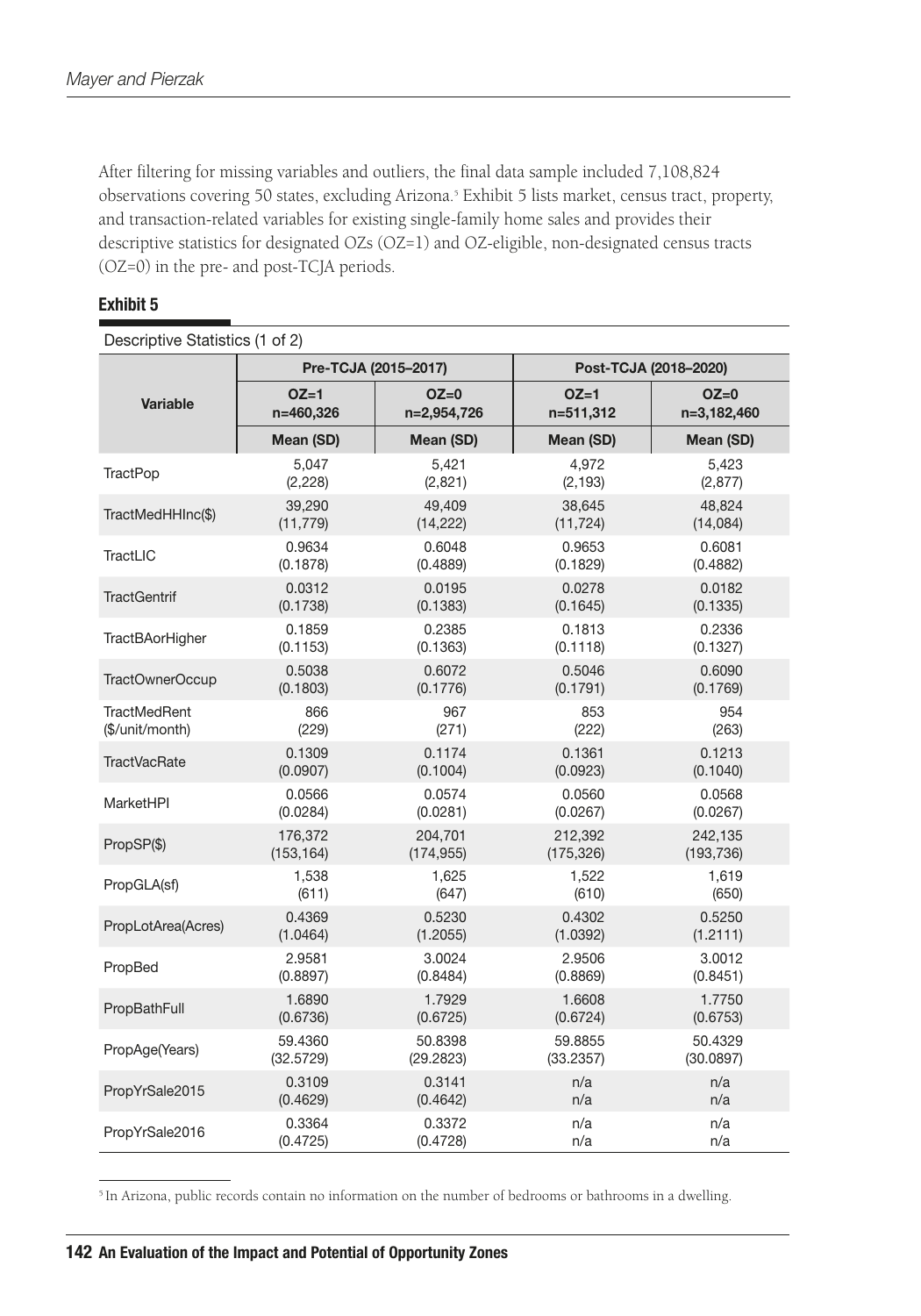|                |           | Pre-TCJA (2015-2017) | Post-TCJA (2018-2020) |             |  |
|----------------|-----------|----------------------|-----------------------|-------------|--|
| Variable       | $OZ=1$    | $OZ=0$               | $OZ=1$                | $OZ=0$      |  |
|                | n=460,326 | n=2,954,726          | n=511,312             | n=3,182,460 |  |
|                | Mean (SD) | Mean (SD)            | Mean (SD)             | Mean (SD)   |  |
| PropYrSale2017 | 0.3527    | 0.3487               | n/a                   | n/a         |  |
|                | (0.4778)  | (0.4765)             | n/a                   | n/a         |  |
| PropYrSale2018 | n/a       | n/a                  | 0.3330                | 0.3297      |  |
|                | n/a       | n/a                  | (0.4713)              | (0.4701)    |  |
| PropYrSale2019 | n/a       | n/a                  | 0.3433                | 0.3394      |  |
|                | n/a       | n/a                  | (0.4748)              | (0.4735)    |  |
| PropYrSale2020 | n/a       | n/a                  | 0.3237                | 0.3309      |  |
|                | n/a       | n/a                  | (0.4679)              | (0.4705)    |  |

*n/a = not applicable. OZ = Opportunity Zone. SD = standard deviation. TCJA = Tax Cuts and Jobs Act of 2017. Sources: CoreLogic, Inc., as of April 2021; Urban Institute, as of December 4, 2018; authors' calculations*

By comparing the two groups, the authors discovered some notable differences in the census tract and property variables. The tract-level data showed that OZs were predominantly lowincome communities with lower household incomes, lower levels of educational attainment, and lower homeownership rates than their OZ-eligible, non-designated counterparts. More than 96 percent of designated OZ census tracts were low-income communities; approximately 60 percent of non-designated tracts were LICs. OZ median household income was more than \$10,000 per year, or approximately 20 percent, lower than that of non-designated tracts. According to the U.S. Census Bureau's Current Population Survey, the percentage of the U.S. population older than 25 years of age with a bachelor's degree or higher was 36.0 percent as of 2019. Reported educational attainment levels in OZs and non-designated tracts were approximately one-half and two-thirds of the current national average, respectively. Homeownership rates were also considerably lower than the national average of nearly 66 percent; OZs had a rate of approximately 50 percent, and nondesignated tracts had a rate of roughly 60 percent. OZ apartments also had lower monthly rents and higher vacancy rates. All these measures would seem to indicate that the "right" locations were selected for this new place-based community development program.

From a property perspective, notable differences between the two cohorts included property size, age, and price. Compared with existing single-family homes in non-designated tracts, OZ homes tended to be smaller—in terms of both living and lot area—and older. With an average age of approximately 60 years, OZ single-family home stock is likely ripe for significant renovation or redevelopment. On average, OZ single-family homes were also less expensive compared with the other cohort by 13.8 percent and 12.3 percent in the pre- and post-TCJA periods, respectively.

# Empirical Results

Using a difference-in-differences design, the authors examined single-family house price changes in designated OZs during the pre- and post-TCJA periods. The methodology allowed for the calculation of "premiums" for existing single-family homes in designated OZs versus OZ-eligible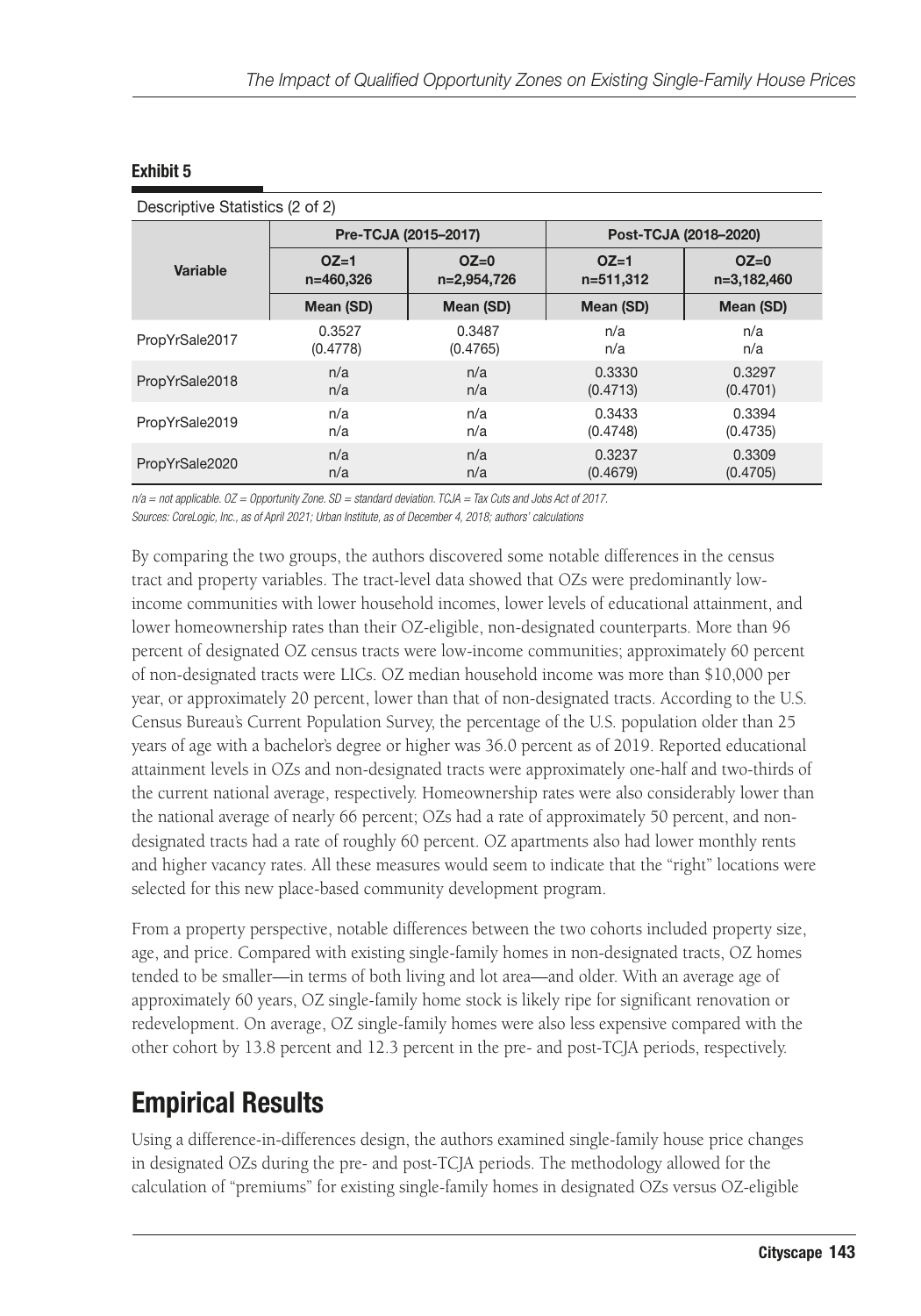census tracts. The dependent variable in the ordinary least squares (OLS) estimation was the natural log of property sales price, lnPropSP. Independent variables included market, census tract, property, and transaction measures. TractPop, TractMedHHInc, TractMedRent, PropGLA, PropLotArea, and PropAge were natural log transformed. In addition, 49 state dummies were included as the class variable. Exhibit 6 displays the OLS regression results for the full sample. The adjusted  $\mathbb{R}^2$  for the regression was 48.8 percent, and all the independent variable coefficients were significantly different from zero at the 99-percent level of confidence.

#### Exhibit 6

| OLS Regression Results for Full Sample |                       |                       |       |  |  |  |  |
|----------------------------------------|-----------------------|-----------------------|-------|--|--|--|--|
| <b>Dependent Variable: InPropSP</b>    | Adjusted $R^2=0.4878$ | n=7,108,824           |       |  |  |  |  |
| <b>Independent Variable</b>            | <b>Coefficient</b>    | <b>Standard Error</b> |       |  |  |  |  |
| Constant                               | $-2.9582$             | 0.0125                | ***   |  |  |  |  |
| <b>InTractPop</b>                      | $-0.0657$             | 0.0005                | $***$ |  |  |  |  |
| InTractMedHHInc                        | 0.6770                | 0.0012                | $***$ |  |  |  |  |
| TractLIC                               | 0.0756                | 0.0005                | ***   |  |  |  |  |
| <b>TractGentrif</b>                    | 0.2713                | 0.0015                | ***   |  |  |  |  |
| <b>TractBAorHigher</b>                 | 0.5020                | 0.0020                | $***$ |  |  |  |  |
| TractOwnerOccup                        | $-0.8683$             | 0.0015                | $***$ |  |  |  |  |
| <b>InTractMedRent</b>                  | 0.7654                | 0.0010                | ***   |  |  |  |  |
| <b>TractVacRate</b>                    | $-0.3099$             | 0.0022                | ***   |  |  |  |  |
| MarketHPI                              | 3.7869                | 0.0077                | $***$ |  |  |  |  |
| <b>InPropGLA</b>                       | 0.4678                | 0.0008                | $***$ |  |  |  |  |
| InPropLotArea                          | 0.0576                | 0.0002                | $***$ |  |  |  |  |
| PropBed                                | $-0.0164$             | 0.0003                | ***   |  |  |  |  |
| PropBathFull                           | 0.1387                | 0.0004                | ***   |  |  |  |  |
| InPropAge                              | $-0.0935$             | 0.0003                | $***$ |  |  |  |  |
| <b>OZ</b>                              | 0.0387                | 0.0015                | $***$ |  |  |  |  |
| PropYrSale2015                         | $-0.1192$             | 0.0008                | $***$ |  |  |  |  |
| PropYrSale2016                         | $-0.0682$             | 0.0008                | ***   |  |  |  |  |
| PropYrSale2018                         | 0.0696                | 0.0007                | $***$ |  |  |  |  |
| PropYrSale2019                         | 0.1847                | 0.0008                | $***$ |  |  |  |  |
| PropYrSale2020                         | 0.2155                | 0.0007                | $***$ |  |  |  |  |
| OZ*PropYrSale2015                      | $-0.0180$             | 0.0021                | ***   |  |  |  |  |
| OZ*PropYrSale2016                      | $-0.0104$             | 0.0021                | $***$ |  |  |  |  |
| OZ*PropYrSale2018                      | 0.0142                | 0.0020                | ***   |  |  |  |  |
| OZ*PropYrSale2019                      | 0.0240                | 0.0020                | $***$ |  |  |  |  |
| OZ*PropYrSale2020                      | 0.0300                | 0.0020                | $***$ |  |  |  |  |

*\*\*\* Significantly different from zero at the 99-percent level of confidence.*

*OLS = ordinary least square. OZ = Opportunity Zone.*

*Sources: CoreLogic, Inc., as of April 2021; Urban Institute, as of December 4, 2018; authors' calculations*

The variables of most interest in this estimation related to the impact of the policy were the sets of time and OZ\*time interaction binary variables. The set of time dummies captured the "base"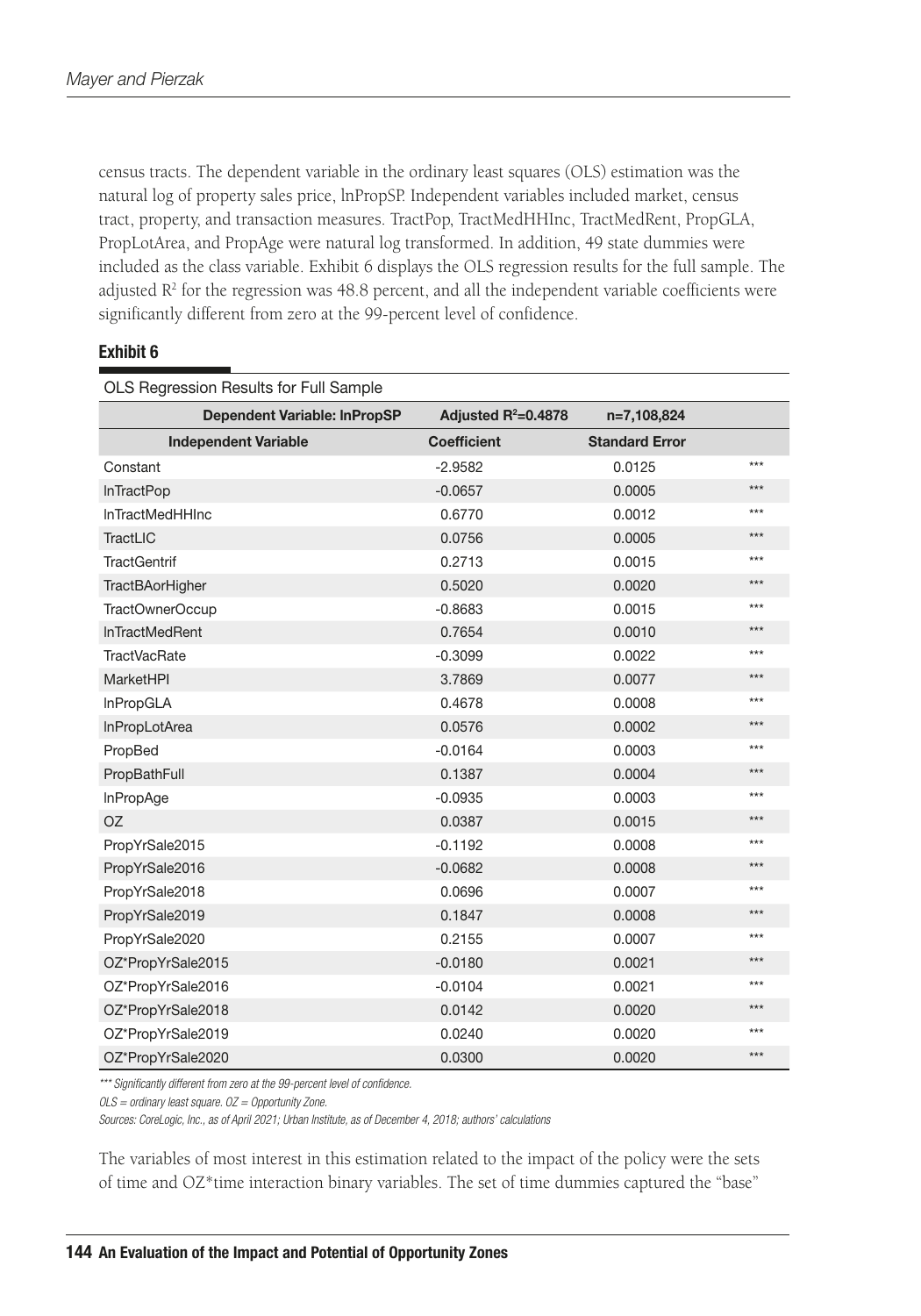price changes for existing single-family homes in OZ-eligible census tracts. The coefficients for the OZ\*time interaction variables captured the policy treatment effect—that is, any additional price changes accruing to existing single-family homes in designated OZs.

PropYrSale2017 and OZ\*PropYrSale2017 were omitted from the equation to act as points of reference for their respective series. Percentage differences were calculated by transforming the remaining coefficients. The strength of the single-family market in OZ-eligible tracts was evident throughout the examined timeframe. All else being equal, the sales price is expected to be 11.2 percent lower in 2015 compared with 2017 for existing single-family homes in OZ-eligible census tracts. It is expected to be 24.0 percent higher for a property that sold in 2020 compared with 2017. Again, the OZ-eligible census tracts appear to have not suffered from a dearth of buyer interest or capital for single-family homes.

The results from the OZ\*time interaction variables suggest that the OZ policy influenced existing single-family home prices. Exhibit 7 displays a visual of the evolution of the policy parameters. Before becoming OZs, those low-income communities' home price growth trailed behind the control group by 1.8 percent in 2015 and 1.0 percent in 2016. Afterward, the OZ tracts outperformed the control group and led in additional home price appreciation by 1.4 percent in 2018, 2.4 percent in 2019, and 3.0 percent in 2020. Cumulatively, OZ tracts led the control group with a 6.8-percent increment in home price appreciation. The modest discounts in the pre-TCJA period and moderate premiums in the post-TCJA period indicate that the policy has had an economically meaningful impact on existing single-family house prices in Opportunity Zones.



### Exhibit 7

Difference-in-Differences Estimates of the OZ\*Time Interaction Variables with 95-Percent Confidence Intervals

*OZ = Opportunity Zone.*

*Sources: CoreLogic, Inc., as of April 2021; Urban Institute, as of December 4, 2018; authors' calculations*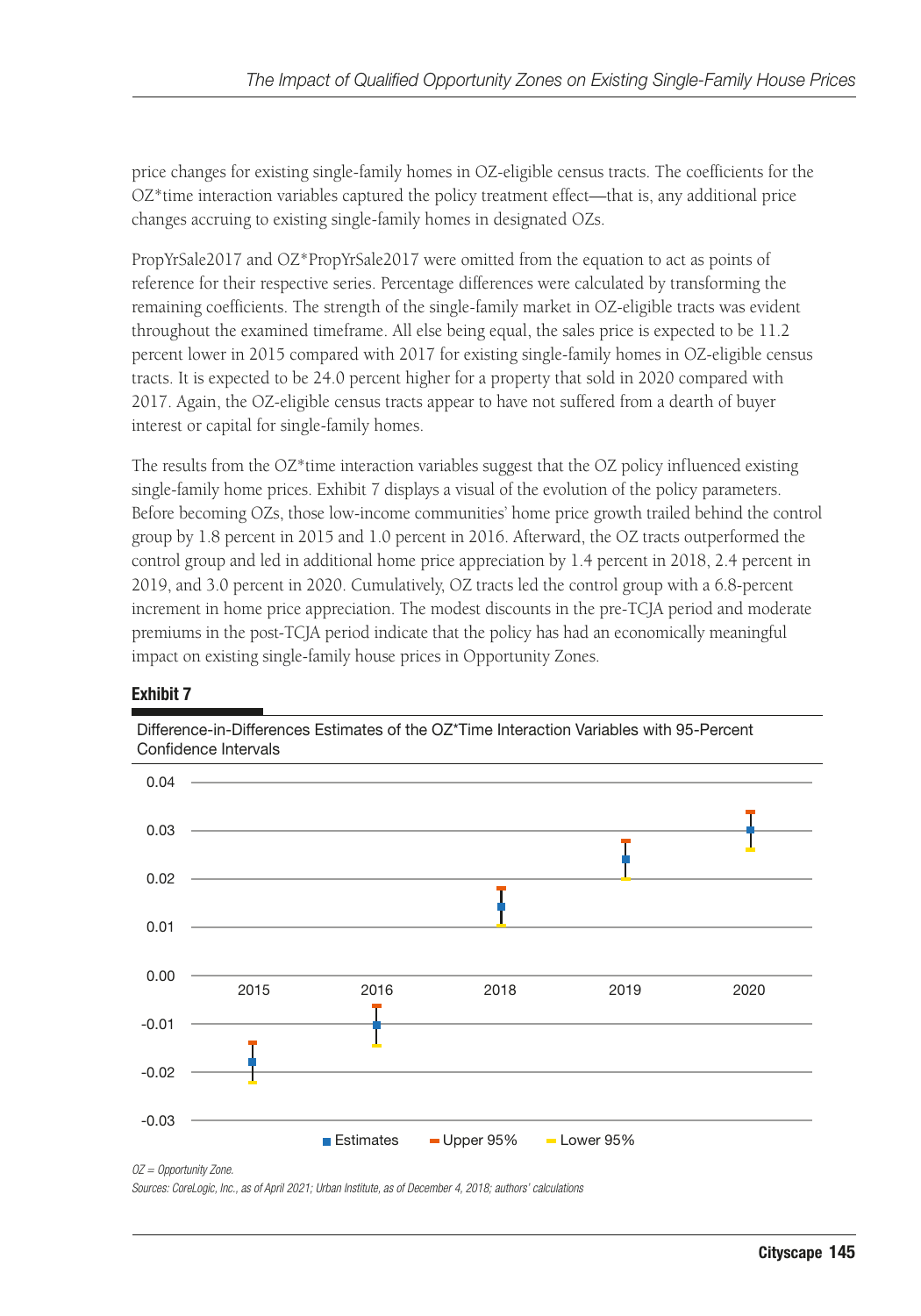Next, to examine whether the price gains could more or less have accrued to properties acquired for investment purposes, the authors partitioned the data by age. Investment-related renovation and redevelopment activities are more likely for older properties, so investor purchases could conceivably be more concentrated in older homes. If true, it will result in a larger premium accruing to older homes in the OZ tracts. By contrast, relatively newer homes are anticipated to possess a smaller proportion of investment homes and so have a smaller OZ premium. The median property age was about 50 years and was used to divide the full sample into two groups. Exhibit 8 displays the OLS regression results for the age subsamples.

#### Exhibit 8

| OLS Regression Results for Age Subsamples |                                                                                              |                          |       |                                                                                         |                          |       |  |  |
|-------------------------------------------|----------------------------------------------------------------------------------------------|--------------------------|-------|-----------------------------------------------------------------------------------------|--------------------------|-------|--|--|
|                                           | <b>Dependent Variable: InPropSP</b><br>Age $\leq 50$<br>Adjusted $R^2=0.4899$<br>n=3,693,692 |                          |       | <b>Dependent Variable: InPropSP</b><br>Age > 50<br>Adjusted $R^2=0.5034$<br>n=3,415,132 |                          |       |  |  |
| <b>Independent Variable</b>               | <b>Coefficient</b>                                                                           | <b>Standard</b><br>Error |       | <b>Coefficient</b>                                                                      | <b>Standard</b><br>Error |       |  |  |
| Constant                                  | $-0.6394$                                                                                    | 0.0143                   | $***$ | $-5.0261$                                                                               | 0.0206                   | ***   |  |  |
| <b>InTractPop</b>                         | $-0.1467$                                                                                    | 0.0006                   | $***$ | 0.0586                                                                                  | 0.0009                   | $***$ |  |  |
| InTractMedHHInc                           | 0.5380                                                                                       | 0.0014                   | ***   | 0.7756                                                                                  | 0.0020                   | $***$ |  |  |
| TractLIC                                  | 0.0742                                                                                       | 0.0006                   | $***$ | 0.0344                                                                                  | 0.0009                   | $***$ |  |  |
| <b>TractGentrif</b>                       | 0.2251                                                                                       | 0.0019                   | $***$ | 0.2795                                                                                  | 0.0022                   | ***   |  |  |
| <b>TractBAorHigher</b>                    | 0.3928                                                                                       | 0.0024                   | $***$ | 0.5845                                                                                  | 0.0030                   | ***   |  |  |
| TractOwnerOccup                           | $-0.6463$                                                                                    | 0.0017                   | $***$ | $-1.2102$                                                                               | 0.0026                   | ***   |  |  |
| <b>InTractMedRent</b>                     | 0.5785                                                                                       | 0.0012                   | $***$ | 0.9642                                                                                  | 0.0016                   | $***$ |  |  |
| <b>TractVacRate</b>                       | 0.0254                                                                                       | 0.0023                   | $***$ | $-0.9063$                                                                               | 0.0043                   | ***   |  |  |
| <b>MarketHPI</b>                          | 2.8487                                                                                       | 0.0089                   | $***$ | 4.4523                                                                                  | 0.0122                   | ***   |  |  |
| InPropGLA                                 | 0.6187                                                                                       | 0.0009                   | ***   | 0.3621                                                                                  | 0.0013                   | ***   |  |  |
| InPropLotArea                             | 0.0364                                                                                       | 0.0002                   | ***   | 0.0500                                                                                  | 0.0004                   | ***   |  |  |
| PropBed                                   | $-0.0064$                                                                                    | 0.0004                   | ***   | $-0.0288$                                                                               | 0.0004                   | ***   |  |  |
| PropBathFull                              | 0.1041                                                                                       | 0.0005                   | ***   | 0.1651                                                                                  | 0.0006                   | ***   |  |  |
| <b>InPropAge</b>                          | $-0.1098$                                                                                    | 0.0004                   | ***   | $-0.1805$                                                                               | 0.0014                   | $***$ |  |  |
| PropYrSale2015                            | $-0.1262$                                                                                    | 0.0009                   | $***$ | $-0.1110$                                                                               | 0.0012                   | $***$ |  |  |
| PropYrSale2016                            | $-0.0689$                                                                                    | 0.0009                   | $***$ | $-0.0665$                                                                               | 0.0012                   | $***$ |  |  |
| PropYrSale2018                            | 0.0619                                                                                       | 0.0009                   | $***$ | 0.0792                                                                                  | 0.0012                   | $***$ |  |  |
| PropYrSale2019                            | 0.1597                                                                                       | 0.0009                   | $***$ | 0.2065                                                                                  | 0.0012                   | $***$ |  |  |
| PropYrSale2020                            | 0.1958                                                                                       | 0.0008                   | $***$ | 0.2340                                                                                  | 0.0012                   | $***$ |  |  |
| OZ                                        | 0.0450                                                                                       | 0.0019                   | $***$ | 0.0363                                                                                  | 0.0021                   | $***$ |  |  |
| OZ*PropYrSale2015                         | $-0.0094$                                                                                    | 0.0027                   | $***$ | $-0.0298$                                                                               | 0.0031                   | $***$ |  |  |
| OZ*PropYrSale2016                         | $-0.0038$                                                                                    | 0.0026                   |       | $-0.0158$                                                                               | 0.0030                   | $***$ |  |  |
| OZ*PropYrSale2018                         | 0.0116                                                                                       | 0.0026                   | $***$ | 0.0148                                                                                  | 0.0029                   | ***   |  |  |
| OZ*PropYrSale2019                         | 0.0185                                                                                       | 0.0026                   | ***   | 0.0281                                                                                  | 0.0029                   | ***   |  |  |
| OZ*PropYrSale2020                         | 0.0151                                                                                       | 0.0026                   | $***$ | 0.0396                                                                                  | 0.0029                   | $***$ |  |  |

*\*\*\* Significantly different from zero at the 99-percent level of confidence*

*OLS = ordinary least squares. OZ = Opportunity Zone.*

*Sources: CoreLogic, Inc., as of April 2021; Urban Institute, as of 12/4/18; authors' calculations*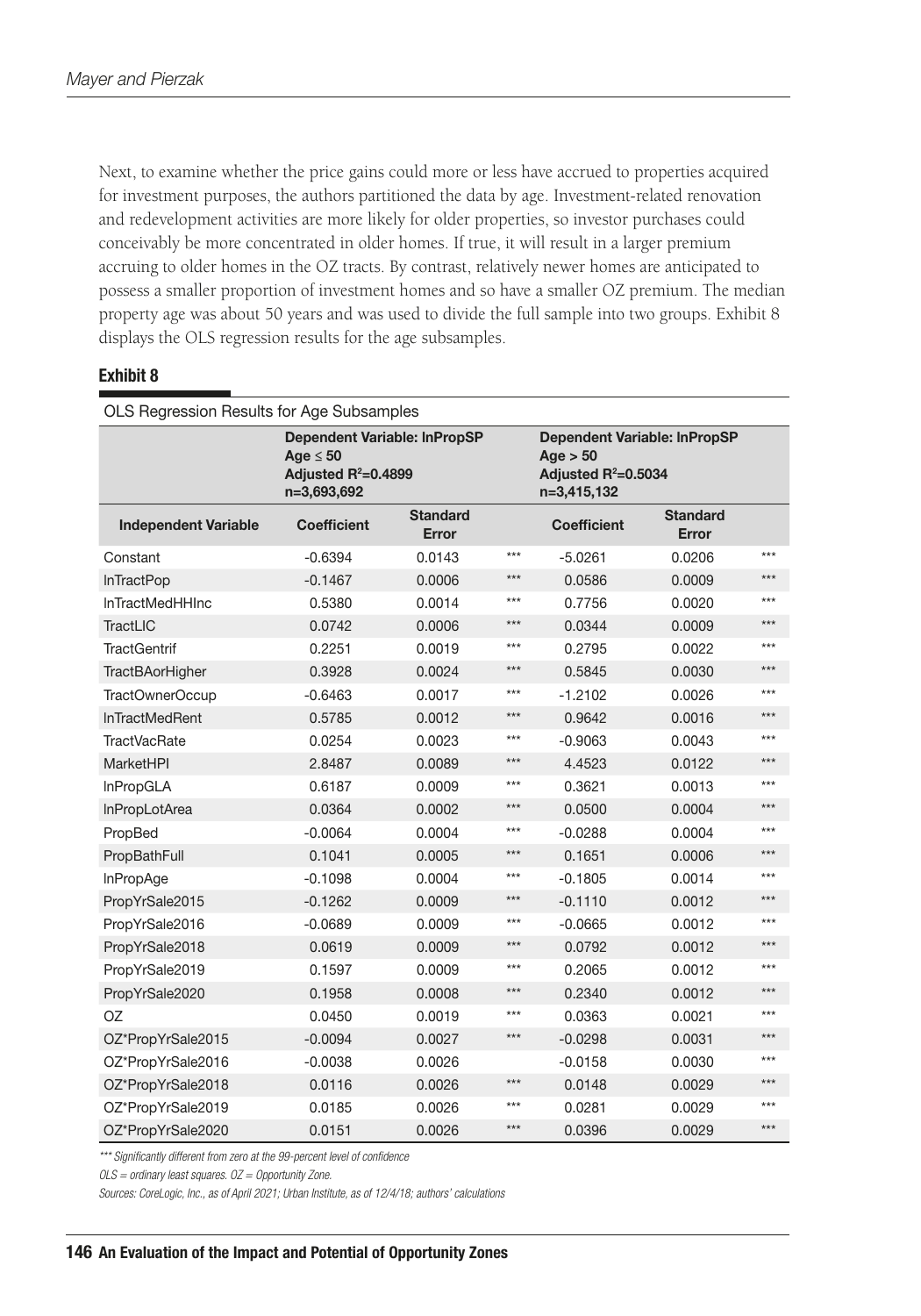As expected, the transformation of the OZ\*PropYrSale2020 coefficient in the younger subsample yielded an OZ premium of 1.5 percent, less than that of the full sample. In the older subsample, the premium for OZ homes related to OZ\*PropYrSale2020 was 4.0 percent, compared with 3.0 percent for the full sample. When the sample was limited to existing single-family homes older than 75 years, the same premium rose to 4.8 percent.<sup>6</sup> These elevated premiums are consistent with the authors' conjecture that older single-family properties were more likely candidates for investment activity. They also further confirm that the OZ policy has had an economically meaningful impact on single-family home prices.

# Conclusions

Although the intent of the OZ policy is to encourage private investment into capital-starved areas, existing single-family homes in designated OZs and OZ-eligible, non-designated census tracts have not lacked buyer interest or capital. Transaction activity by dollar volume and property count in both groups was healthy in the pre- and post-TCJA periods. Repeat sales home price indices showed considerable strength in home prices in the years before and after the legislation. Designated OZs, the lowest priced segment of the examined groups, posted the highest annualized home price gains in both the pre- and post-TCJA periods.

This analysis indicates that the OZ policy has had an economically meaningful impact on singlefamily house prices. Before their designation as qualified Opportunity Zones, these low-income communities showed lagging home price appreciation rates. In the 3 years after becoming OZs, however, the gaps were eliminated and reversed. This study also found evidence consistent with greater demand for older single-family houses as they likely attracted more investor interest and buying activities. Planned future research will investigate this further. The OZ policy has the potential to even further fuel the significant existing home price gains experienced in qualified Opportunity Zones.

### **Acknowledgments**

The authors thank the Urban Institute and Frank Nothaft of CoreLogic, Inc., for graciously providing the data for this study.

### **Authors**

Yanling G. Mayer is a principal economist in the Office of the Chief Economist at CoreLogic, Inc. Edward F. Pierzak is an assistant professor of finance in the Fowler College of Business and the director of The Corky McMillin Center for Real Estate at San Diego State University; he can be reached at [epierzak@sdsu.edu](mailto:epierzak@sdsu.edu).

<sup>&</sup>lt;sup>6</sup> OLS regression results for this estimation are available from the authors upon request.